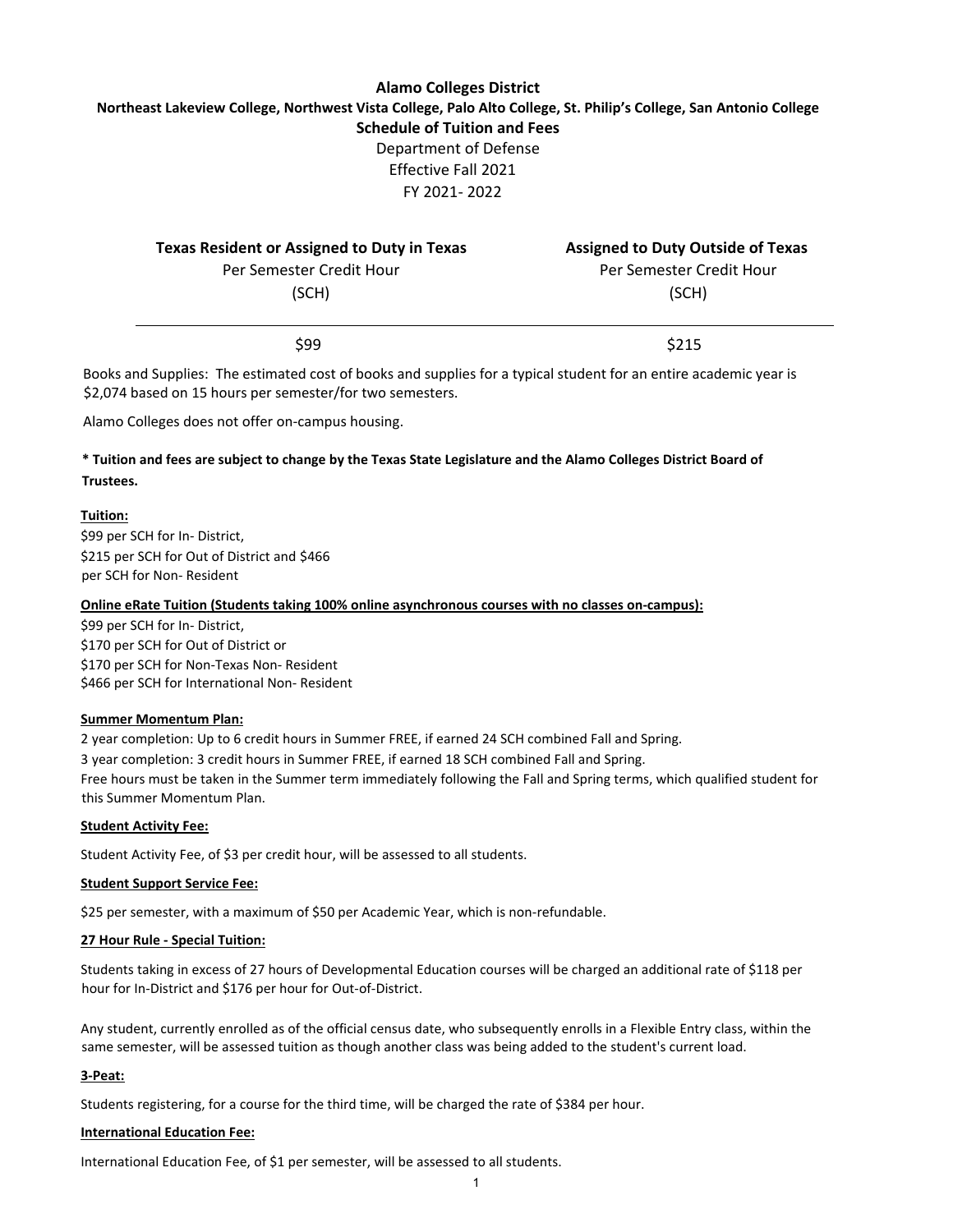# **ALAMO COLLEGES DISTRICT SCHEDULE OF SPECIAL PROGRAM TUITION**

FY 2021- 2022

| College    | Program                                               | Program Tuition Per Semester* |
|------------|-------------------------------------------------------|-------------------------------|
| PAC        | <b>Aviation Technology</b>                            | \$295 to \$36,000             |
| PAC        | <b>Veterinary Technology</b>                          | \$400                         |
| PAC        | Cosmetology                                           | \$300                         |
| PAC        | Oil and Gas                                           | \$300                         |
| <b>NVC</b> | <b>Personal Fitness Training</b>                      | \$400 to \$600                |
| <b>NVC</b> | NVC Digital Video & Cinema Production                 | \$60 to \$240                 |
| <b>NVC</b> | <b>NVC Digital Media</b>                              | \$60 to \$180                 |
| SAC        | <b>Communication Design</b>                           | \$60                          |
| SAC/SPC    | SAC/ SPC Nursing - RN                                 | \$1,600                       |
| <b>SPC</b> | SPC Nursing - PN/LVN                                  | \$1,600                       |
| <b>SAC</b> | <b>SAC BSN Nursing</b>                                | \$1,200                       |
| SAC        | <b>SAC Fire Science</b>                               | \$1,100                       |
| <b>SAC</b> | <b>SAC Law Enforcement</b>                            | \$250                         |
| <b>SAC</b> | <b>SAC Mortuary Science</b>                           | \$175                         |
| <b>SPC</b> | Vision Care Technology                                | \$700                         |
| <b>SPC</b> | <b>Automotive Technology</b>                          | \$200                         |
| <b>SPC</b> | <b>Bio-medical Equipment Technology</b>               | \$150                         |
| <b>SPC</b> | <b>Computer Maintenance Technology</b>                | \$100                         |
| <b>SPC</b> | Aircraft Technology                                   | \$250 to \$1,000              |
| <b>SPC</b> | Diesel Technology                                     | \$325 to \$600                |
| <b>SPC</b> | Air Conditioning                                      | \$250                         |
| <b>SPC</b> | Plumbing                                              | \$125                         |
| SPC        | <b>Construction Technology</b>                        | \$175                         |
| <b>SPC</b> | Electrical                                            | \$250                         |
| <b>SPC</b> | Welding                                               | \$100 to \$300                |
| <b>SPC</b> | <b>Automotive Collision</b>                           | \$230                         |
| <b>SPC</b> | Manufacturing Engineering Technology                  | \$300                         |
| <b>SWC</b> | Advanced Manufacturing Technology (AMT)               | \$400                         |
| <b>SPC</b> | <b>Health Information Technology</b>                  | \$500                         |
| <b>SPC</b> | Histology                                             | \$700                         |
| <b>SPC</b> | Medical Laboratory Technician/ Phlebotomy             | \$700                         |
| <b>SPC</b> | <b>Occupational Therapy Assistant</b>                 | \$700                         |
| <b>SPC</b> | <b>Physical Therapist Assistant</b>                   | \$700                         |
| <b>SPC</b> | Radiography                                           | \$250-\$700                   |
| <b>SPC</b> | <b>Respiratory Care</b>                               | \$700                         |
| <b>SPC</b> | <b>Surgical Technology</b>                            | \$700                         |
| <b>SPC</b> | Sonography                                            | \$700                         |
| <b>SPC</b> | Invasive Cardio Vascular                              | \$700                         |
| <b>SPC</b> | Culinary Arts / Baking and Pastry                     | \$200                         |
| All        | Music - Two-semester credit hour Private Music Lesson | \$150                         |
| All        | Music - One-semester credit hour Private Music Lesson | \$95                          |

Special program tuition is estimated based on a normal progression by a full-time student. This tuition can vary based on the chosen course schedule and length of program. The special program tuition is usually assessed courses that are required in the program or capstone course. At the completion of the program, each student will pay the same amount regardless of when required courses are taken.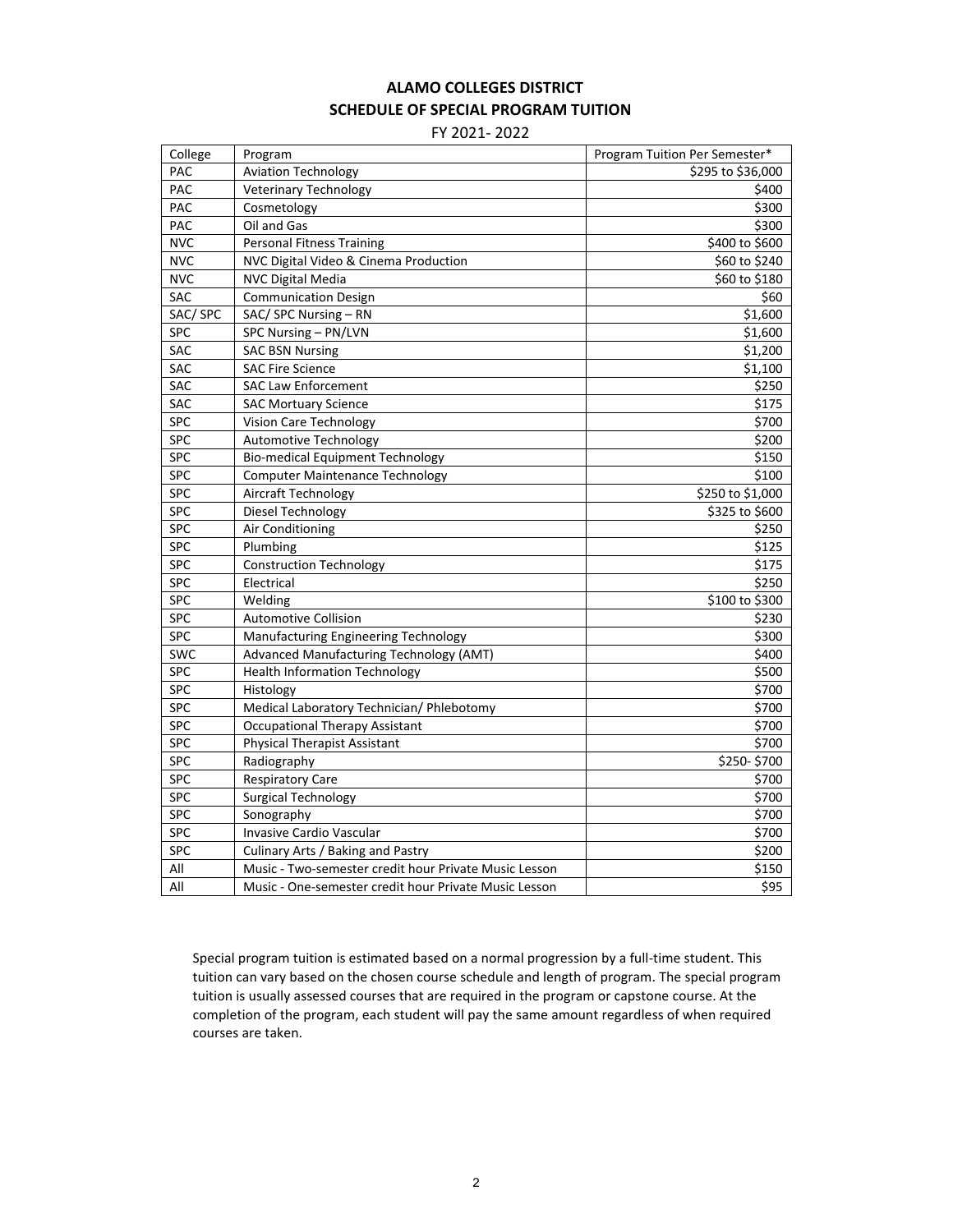# **San Antonio College Special Program Tuition by Course** Fall 2021

| Program                     | <b>Subject Course Number</b> |      | <b>Course Title</b>                  | *Program tuition per |  |
|-----------------------------|------------------------------|------|--------------------------------------|----------------------|--|
|                             |                              |      |                                      | semester, by course  |  |
| <b>SAC Electronic</b>       | <b>ARTC</b>                  | 1293 | <b>Special Topics Graphic Design</b> | \$15                 |  |
|                             | <b>ARTC</b>                  | 1402 | Digital Imaging I                    | \$15                 |  |
|                             | <b>ARTC</b>                  | 1405 | <b>Basic Graphic Design</b>          | \$15                 |  |
|                             | <b>ARTC</b>                  | 1417 | <b>Design Communication I</b>        | \$15                 |  |
|                             | <b>ARTC</b>                  | 1427 | Typography                           | \$15                 |  |
|                             | <b>ARTC</b>                  | 1453 | <b>Computer Illustration</b>         | \$15                 |  |
|                             | <b>ARTC</b>                  | 1459 | Visual Design For New Media          | \$15                 |  |
|                             | <b>ARTC</b>                  | 1494 | <b>Special Topics in Animation</b>   | \$15                 |  |
|                             | <b>ARTC</b>                  | 2388 | Intership-Comm/Art                   | \$15                 |  |
|                             | <b>ARTC</b>                  | 2417 | Typographic Design                   | \$15                 |  |
|                             | <b>ARTC</b>                  | 2435 | Portfolio Development                | \$15                 |  |
|                             | <b>ARTC</b>                  | 2447 | <b>Design Communication II</b>       | \$15                 |  |
| <b>SAC FireScience</b>      | <b>FIRS</b>                  | 1301 | <b>Firefighter Certification I</b>   | \$500                |  |
|                             | <b>FIRS</b>                  | 1319 | <b>Firefighter Certification IV</b>  | \$100                |  |
|                             | <b>FIRS</b>                  | 1407 | Firefighter Certification II         | \$100                |  |
|                             | <b>FIRS</b>                  | 1413 | <b>Firefighter Certification III</b> | \$100                |  |
|                             | <b>FIRS</b>                  | 1423 | <b>Firefighter Certification V</b>   | \$100                |  |
|                             | <b>FIRS</b>                  | 1429 | Firefighter Certification VI         | \$100                |  |
|                             | <b>FIRS</b>                  | 1433 | <b>Firefighter Certification VII</b> | \$100                |  |
| <b>SAC Law Enforcement</b>  | <b>CJLE</b>                  | 1518 | <b>Basic Peace Officer III</b>       | \$125                |  |
|                             | <b>CJLE</b>                  | 1524 | <b>Basic Peace Officer IV</b>        | \$125                |  |
| <b>SAC Mortuary Science</b> | <b>MRTS</b>                  | 1330 | Funeral Svc Internship Orient        | \$175                |  |
|                             | <b>MRTS</b>                  | 2432 | Human Anatomy                        | \$175                |  |
|                             | <b>MRTS</b>                  | 2447 | <b>Technical Procedures II</b>       | \$175                |  |
| <b>SAC BSN Nursing</b>      | <b>NURS</b>                  | 3313 | Pathophysiology                      | \$300                |  |
|                             | <b>NURS</b>                  | 3350 | Transition to BSN                    | \$300                |  |
|                             | <b>NURS</b>                  | 3351 | Research and Evidenced-Based         | \$300                |  |
|                             | <b>NURS</b>                  | 3352 | <b>Health Assessment</b>             | \$300                |  |
| <b>SAC Nursing</b>          | <b>RNSG</b>                  | 1216 | <b>Prof Nursg Competencies</b>       | \$800                |  |
|                             | <b>RNSG</b>                  | 1424 | Concp Base Tran Prof Nrsg Prac       | \$800                |  |
|                             | <b>RNSG</b>                  | 1430 | Health Care Conc I                   | \$800                |  |
|                             | <b>RNSG</b>                  | 1533 | Health Care Conc II                  | \$800                |  |
|                             | <b>RNSG</b>                  | 1538 | <b>Health Care Conc III</b>          | \$800                |  |
|                             | <b>RNSG</b>                  | 2360 | Cl RN Health Care Concepts IV        | \$800                |  |
|                             | <b>RNSG</b>                  | 2360 | CL: Health Care Concepts IV          | \$800                |  |
|                             | <b>RNSG</b>                  | 2362 | CL Health Care Concepts II           | \$800                |  |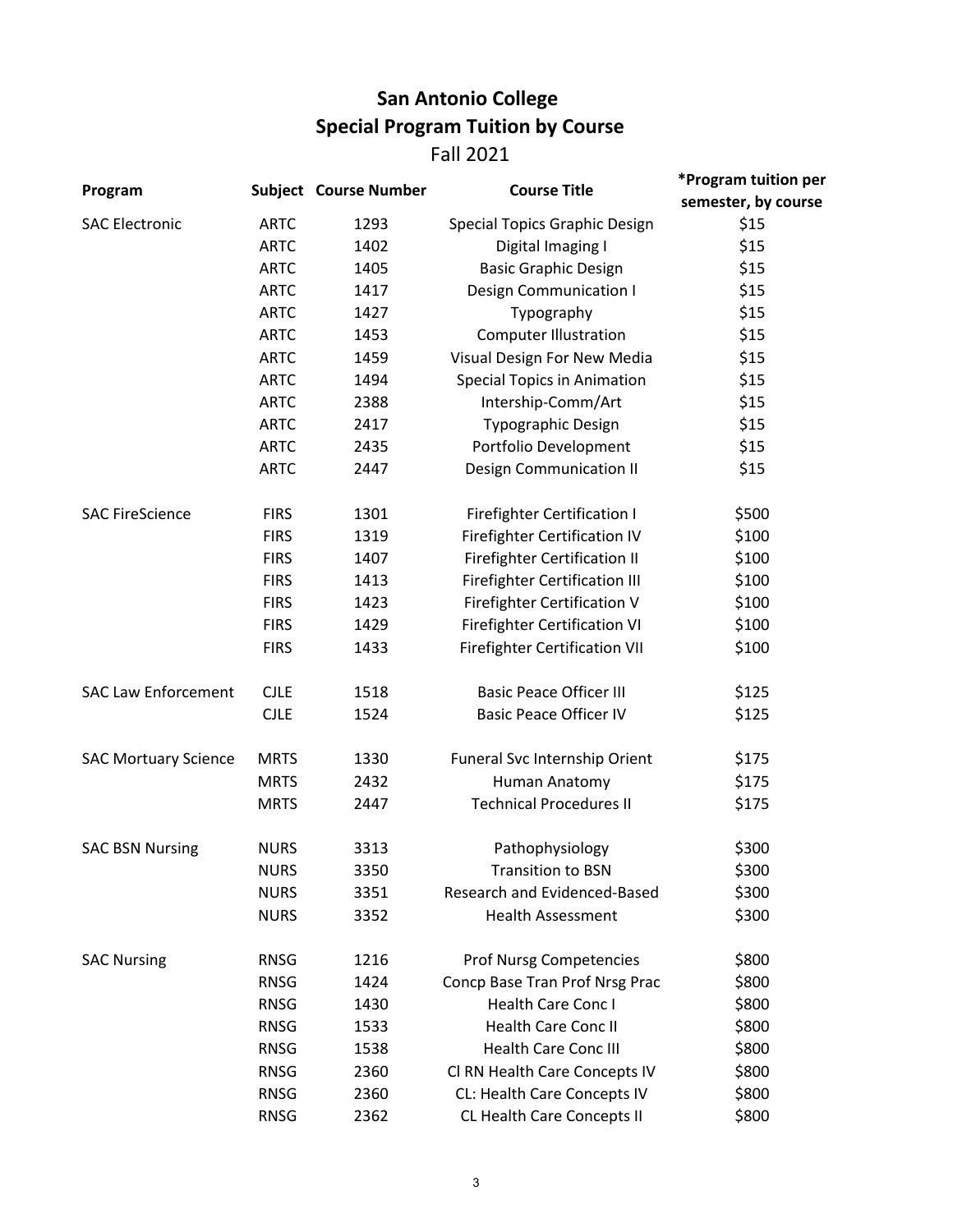|                   | <b>RNSG</b> | 2362 | CL RN Health Care Concepts II  | \$800 |
|-------------------|-------------|------|--------------------------------|-------|
|                   | <b>RNSG</b> | 2362 | Clinical 2                     | \$800 |
|                   | <b>RNSG</b> | 2363 | CL RN Health Care Concepts III | \$800 |
|                   | <b>RNSG</b> | 2363 | CL: Health Care Concepts III   | \$800 |
|                   | <b>RNSG</b> | 2539 | Health Care Conc IV            | \$800 |
| SAC Private Music | <b>MUAP</b> | 1131 | Clarinet Non-Major Appl Study  | \$95  |
|                   | <b>MUAP</b> | 1159 | Percussion                     | \$95  |
|                   | <b>MUAP</b> | 1159 | Percussion Non-Mjr Appld Study | \$95  |
|                   | <b>MUAP</b> | 1163 | Guitar                         | \$95  |
|                   | <b>MUAP</b> | 1163 | Guitar Non-Major Appl Study    | \$95  |
|                   | <b>MUAP</b> | 1171 | Piano                          | \$95  |
|                   | <b>MUAP</b> | 1171 | Piano Non-Major Appl Study     | \$95  |
|                   | <b>MUAP</b> | 1183 | Voice                          | \$95  |
|                   | <b>MUAP</b> | 1183 | Voice Non-Major Appl Study     | \$95  |
|                   | <b>MUAP</b> | 1201 | Violin                         | \$150 |
|                   | <b>MUAP</b> | 1202 | Violin                         | \$150 |
|                   | <b>MUAP</b> | 1209 | Violoncello                    | \$150 |
|                   | <b>MUAP</b> | 1215 | <b>Electric Bass</b>           | \$150 |
|                   | <b>MUAP</b> | 1217 | Flute                          | \$150 |
|                   | <b>MUAP</b> | 1222 | Oboe                           | \$150 |
|                   | <b>MUAP</b> | 1229 | Clarinet                       | \$150 |
|                   | <b>MUAP</b> | 1230 | Clarinet                       | \$150 |
|                   | <b>MUAP</b> | 1233 | Saxophone                      | \$150 |
|                   | <b>MUAP</b> | 1234 | Saxophone                      | \$150 |
|                   | <b>MUAP</b> | 1237 | Trumpet / Cornet               | \$150 |
|                   | <b>MUAP</b> | 1249 | Baritone / Euphonium           | \$150 |
|                   | <b>MUAP</b> | 1250 | Baritone / Euphonium           | \$150 |
|                   | <b>MUAP</b> | 1253 | Tuba                           | \$150 |
|                   | <b>MUAP</b> | 1257 | Percussion                     | \$150 |
|                   | <b>MUAP</b> | 1258 | Percussion                     | \$150 |
|                   | <b>MUAP</b> | 1261 | Guitar                         | \$150 |
|                   | <b>MUAP</b> | 1262 | Guitar                         | \$150 |
|                   | <b>MUAP</b> | 1269 | Piano                          | \$150 |
|                   | <b>MUAP</b> | 1270 | Piano                          | \$150 |
|                   | <b>MUAP</b> | 1281 | Voice                          | \$150 |
|                   | <b>MUAP</b> | 1282 | Voice                          | \$150 |
|                   | <b>MUAP</b> | 2201 | Violin                         | \$150 |
|                   | <b>MUAP</b> | 2202 | Violin                         | \$150 |
|                   | <b>MUAP</b> | 2206 | Viola                          | \$150 |
|                   | <b>MUAP</b> | 2215 | <b>Electric Bass</b>           | \$150 |
|                   | <b>MUAP</b> | 2217 | Flute                          | \$150 |
|                   | <b>MUAP</b> | 2229 | Clarinet                       | \$150 |
|                   | <b>MUAP</b> | 2233 | Saxophone                      | \$150 |
|                   | <b>MUAP</b> | 2249 | Baritone / Euphonium           | \$150 |
|                   | <b>MUAP</b> | 2257 | Percussion                     | \$150 |
|                   | <b>MUAP</b> | 2262 | Guitar                         | \$150 |
|                   |             |      |                                |       |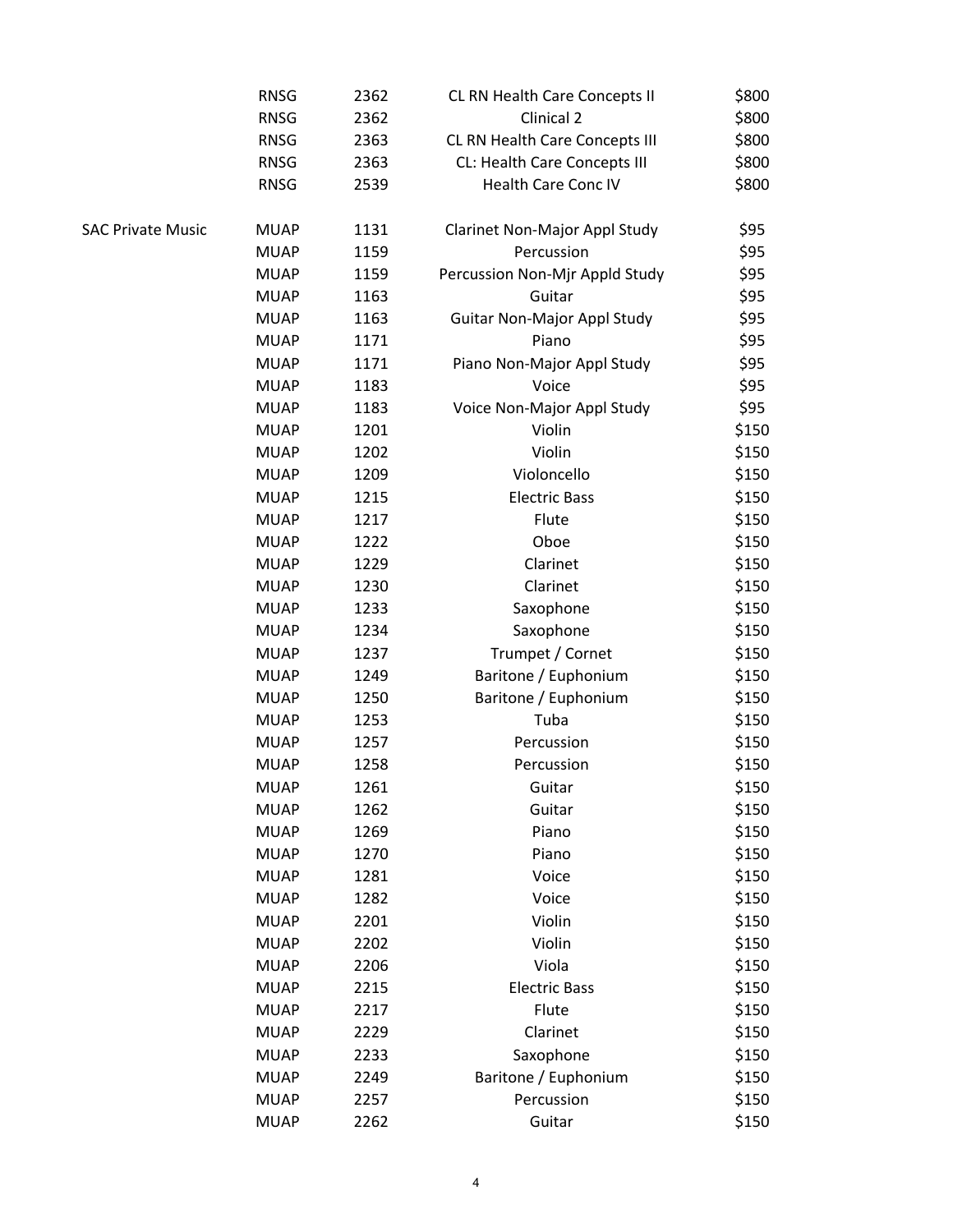| <b>MUAP</b> | 2269 | Piano | \$150 |
|-------------|------|-------|-------|
| <b>MUAP</b> | 2270 | Piano | \$150 |
| <b>MUAP</b> | 2281 | Voice | \$150 |
| <b>MUAP</b> | 2282 | Voice | \$150 |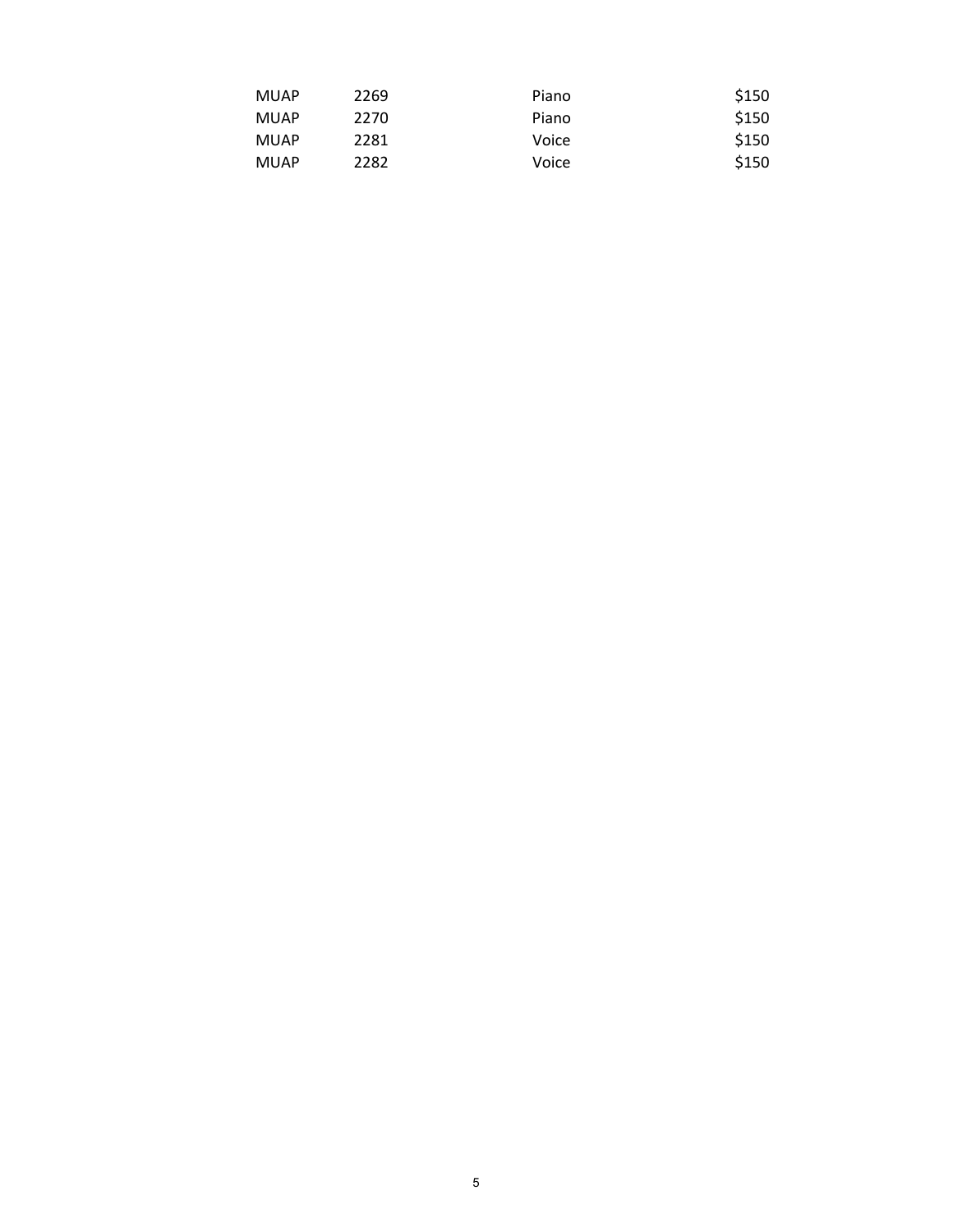# **ALAMO COLLEGES DISTRICT SCHEDULE OF REFUNDABLE, CONTINUING EDUCATION TUITION AND FEES**

FY 2021- 2022

Auditing Fee \$65 Instructional Materials

\$42 to \$150 per class

# **Continuing Education:**

| Tuition                        |                            |
|--------------------------------|----------------------------|
| Reimbursable Courses           | \$2.90 - \$28/ Instrl. Hr. |
| Non-Reimbursable Course        | Market Based               |
| <b>Apprenticeship Training</b> | \$2.80/ Instrl. Hr.        |
| <b>Contract Courses</b>        | Market Based               |

Special fees may be charged depending on the course. All continuing education courses should fully recover direct and indirect costs.

Continuing education classes, which have been advertised or related to existing contracts and grants may not reflect an increase until a future quarter or the expiration of the contract or grant.

**Community Service Program:**  $$1.50 - $3.50/$  Instrl. hr.